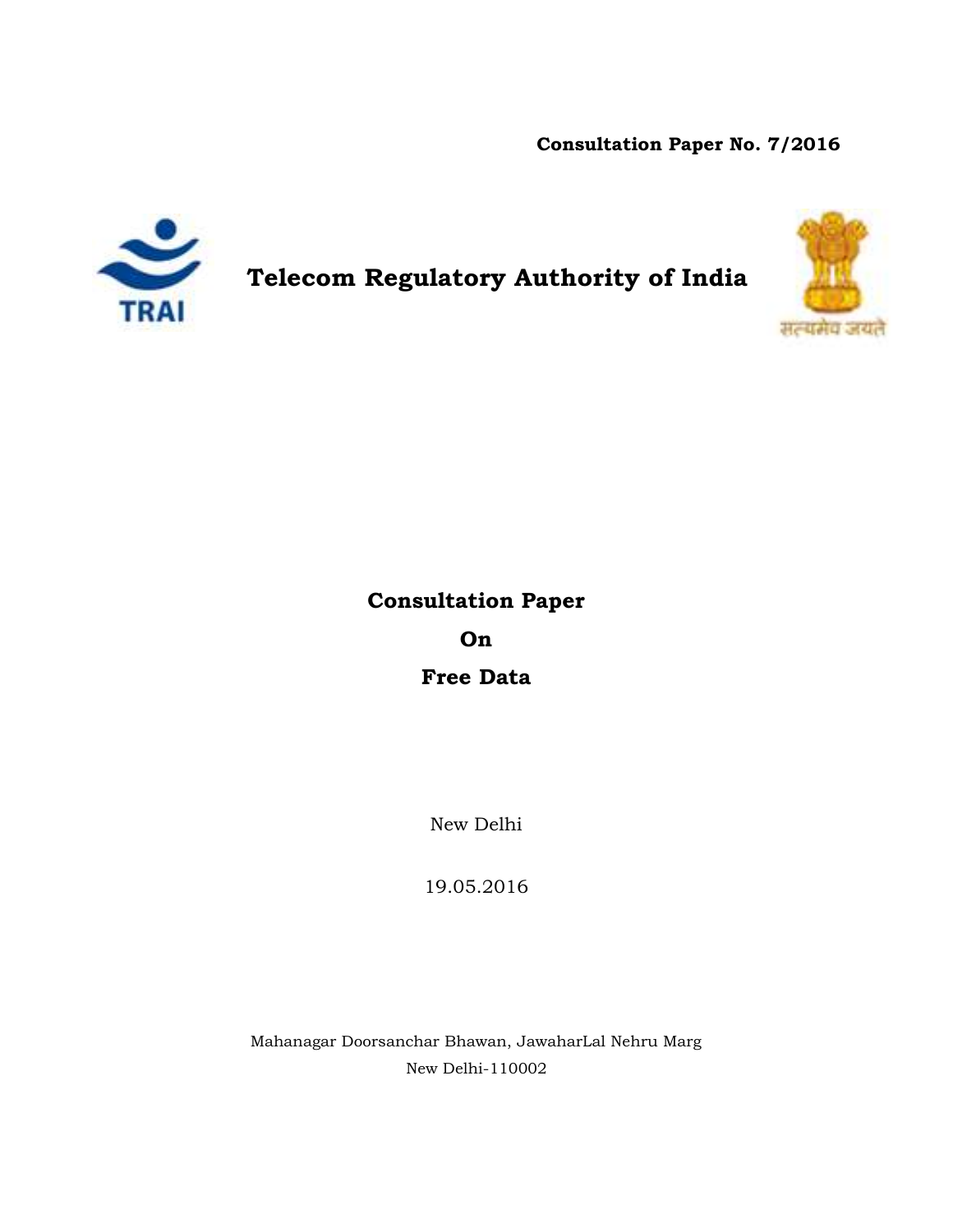**Written Comments on the Consultation Paper are invited from the stakeholders by 16/06/2016 and counter-comments by 30/06/2016. Comments and counter-comments will be posted on TRAI's website www.trai.gov.in. The comments and countercomments may be sent, preferably in electronic form on the email: [broadbandtrai@gmail.com](mailto:broadbandtrai@gmail.com)**

**For any clarification/ information, Shri Arvind Kumar, Advisor (Broadband & Policy Analysis) may be contacted at Tel. No. +91- 11-23220209 Fax: +91-11-23230056.**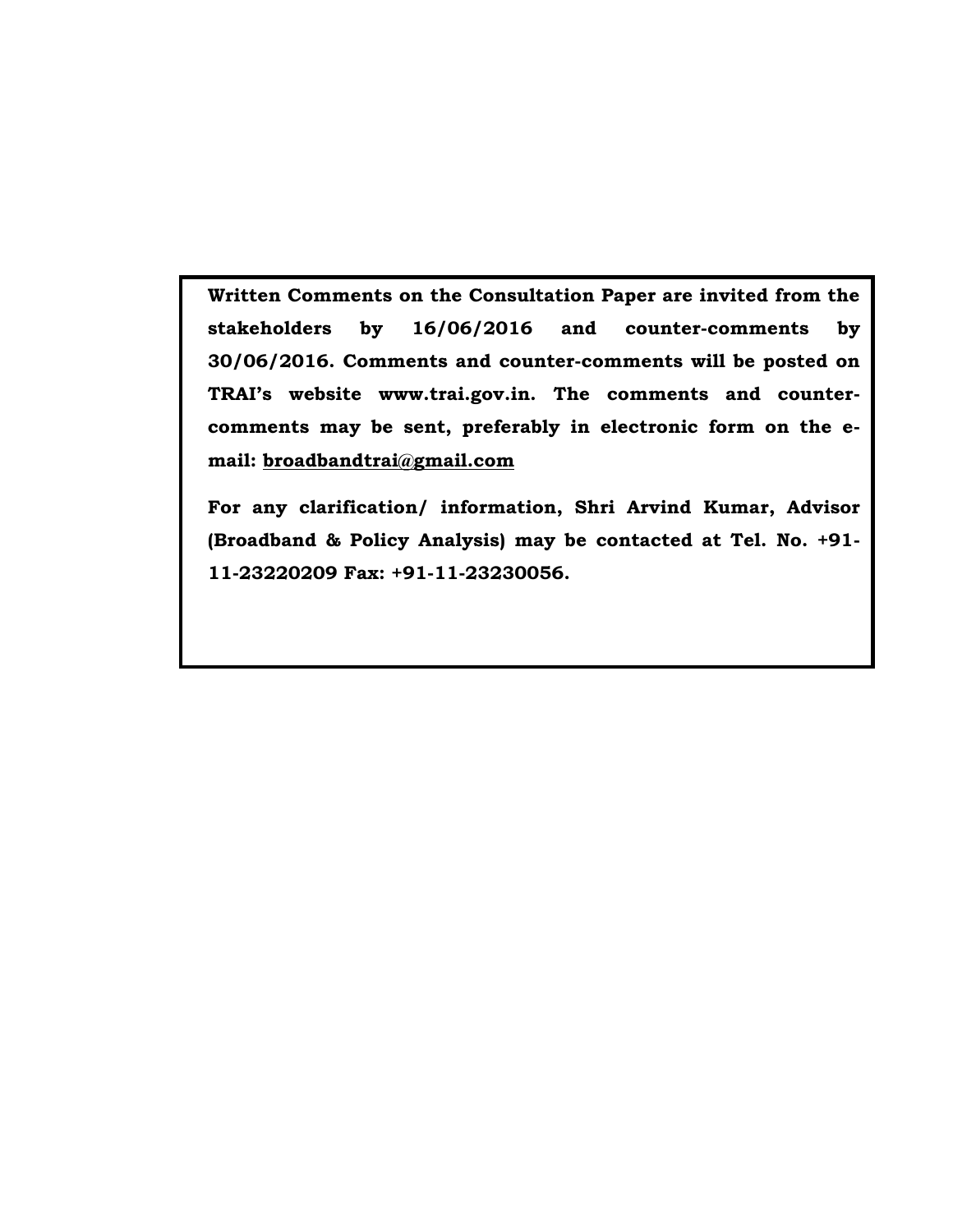## **Consultation Paper on Free Data**

#### **A. Introduction**

- 1. The Internet has evolved dramatically in the past couple of decades. Today's Internet allows a consumer to access almost every possible service required for information, education, entertainment and commerce. Even personalized services—such as booking a taxi ride or operating a bank account—can be accessed through it. It is effectively redefining the conventional marketplace now. These advancements have brought about a fundamental shift in the way businesses gain access to their customers. Business owners today have the ability to more effectively and efficiently reach customers like never before. With time, the Internet is undergoing further improvements and incorporating innovations and defining how businesses access consumers and how consumers choose desired services.
- 2. The following paragraphs deal with the issues involved in this consultation and seek response from the stakeholders on possible options to facilitate free access to certain websites/ contents or incentivising user to visit certain website/App without violating the existing TRAI Regulation on discriminatory tariff for data services.

#### **B. Background**

3. In the recent past, some data services plans of the Telecom Service Providers (TSPs) came to the notice of TRAI which amounted to discriminatory tariff through offering zero or discounted tariffs to certain contents of certain websites/applications/platforms. The objective of offering such plans was claimed to be the desire of various service providers/content providers or platform providers to enable people of this country, especially the poor, to access certain content on the internet free of charge. There were a number of variations of these plans;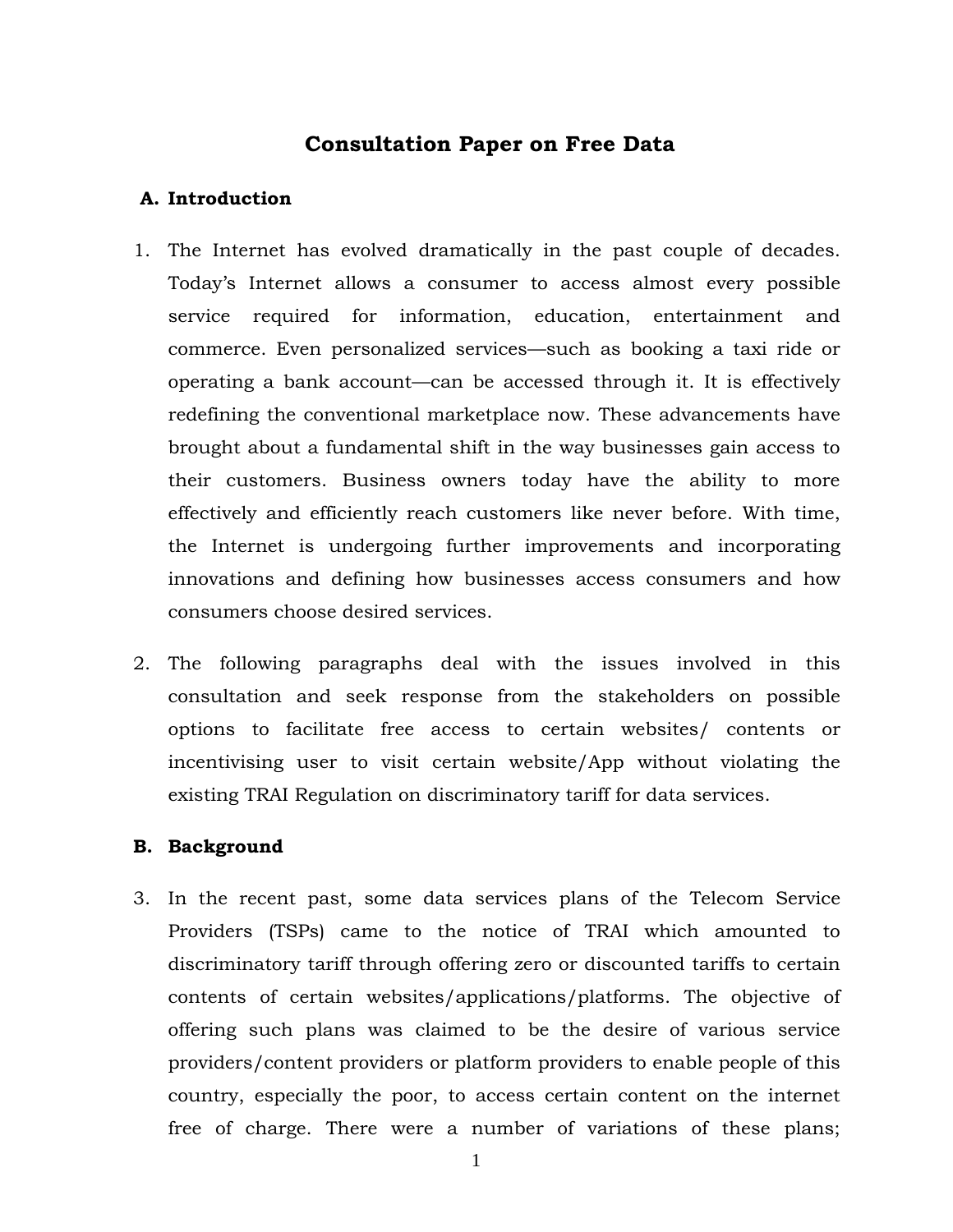however, the intention was the same. Under one design, an entity had created a platform wherein content providers and TSPs could register and subject to the approval of the platform provider, the customers of the TSPs, registered on the platform, were able to access those websites (either in full or only certain content of those websites) which were listed on this platform. Another method was to provide discounted data offers by the TSPs for some identified websites/apps. The idea, as stated before, was to provide free internet service to the users of the TSPs. The net result of these offers was that it empowers/enables the TSPs to select certain content providers (either through the platforms or directly) and offer discounted access plans to these websites/applications/platforms.

4. In order to understand the above said mechanism, supposedly offering free access to the websites, TRAI brought out a Consultation Paper (CP) titled "Consultation Paper on Differential Pricing for Data Services" on 09th December 2015. The two vital questions raised in this CP are as under:

Question 1: Should the TSPs be allowed to have differential pricing for data usage for accessing different websites, applications or platforms?

Question 2: Are there alternative methods/technologies/business models, other than differentiated tariff plans, available to achieve the objective of providing free internet access to the consumers? If yes, please suggest/describe these methods/technologies/business models. Also, describe the potential benefits and disadvantages associated with such methods/technologies/business models?

5. The response of stakeholders brought out an important fact to TRAI's knowledge. Allowing service providers to perform what effectively amounts to a gate keeping function, might potentially empower TSPs to select certain content providers at the disadvantage of others, thereby adversely affecting public interest and creating non-level playing field. It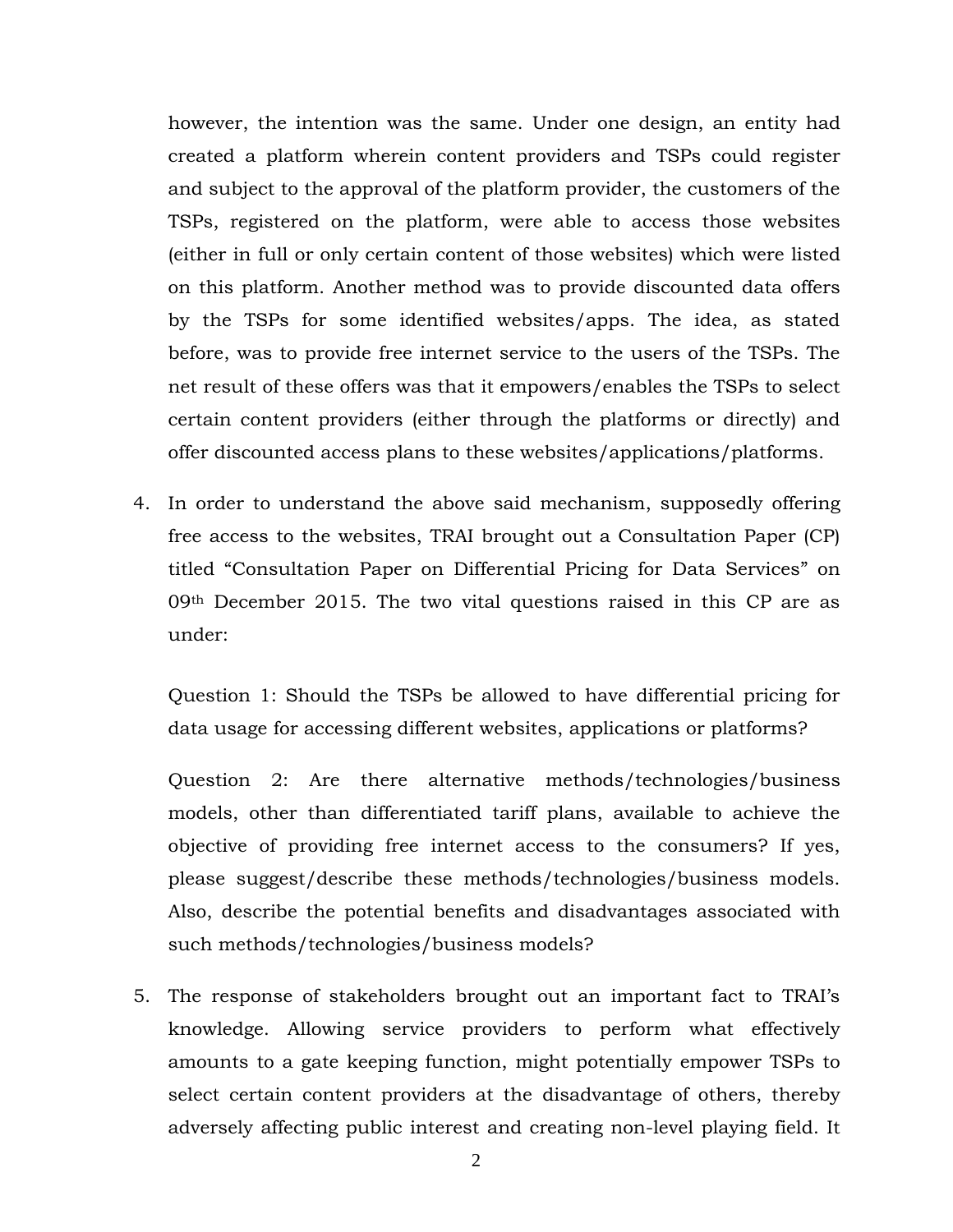was also envisioned that TSPs might start promoting their own websites, apps and services platforms, by giving lower rates for accessing them. They may take advantage of owning the primary access of the consumer by offering better, unlimited connectivity, free or near free, when using their own service or service of their partner, while offering limited or capped connectivity at higher price when a consumer accesses some other website or platform. This was perceived to be an anti-competitive move that stifles innovation and competition, leaving absolute power in the hands of the TSPs. Therefore, the potential benefits and pitfalls of such practices had been analyzed in order to determine the regulatory approach.

- 6. After following a consultative process, a Regulation<sup>1</sup> was issued on 08.02.2016, which mandates that no service provider shall offer or charge discriminatory tariffs for data services on the basis of content, and also no service provider shall enter into any arrangement, agreement or contract, by whatever name called, with any person, natural or legal, that has the effect of discriminatory tariffs for data services being offered or charged to the consumer on the basis of content.
- 7. The Regulation issued on 08.02.2016, however, addressed only the first Question referred above. The other Question related to possible alternate solution for addressing the issue of providing free data access to users remains unaddressed.
- 8. After issuing the Regulation, certain organizations represented to TRAI that though the regulation was necessary to prevent gate keeping function either by TSP, but there is a need to have some TSP agnostic platform which can facilitate app developer to promote their website by providing some incentive to user for making their website popular.

 $\overline{a}$ 

<sup>&</sup>lt;sup>1</sup> http://www.trai.gov.in/WriteReadData/WhatsNew/Documents/Regulation\_Data\_Service.pdf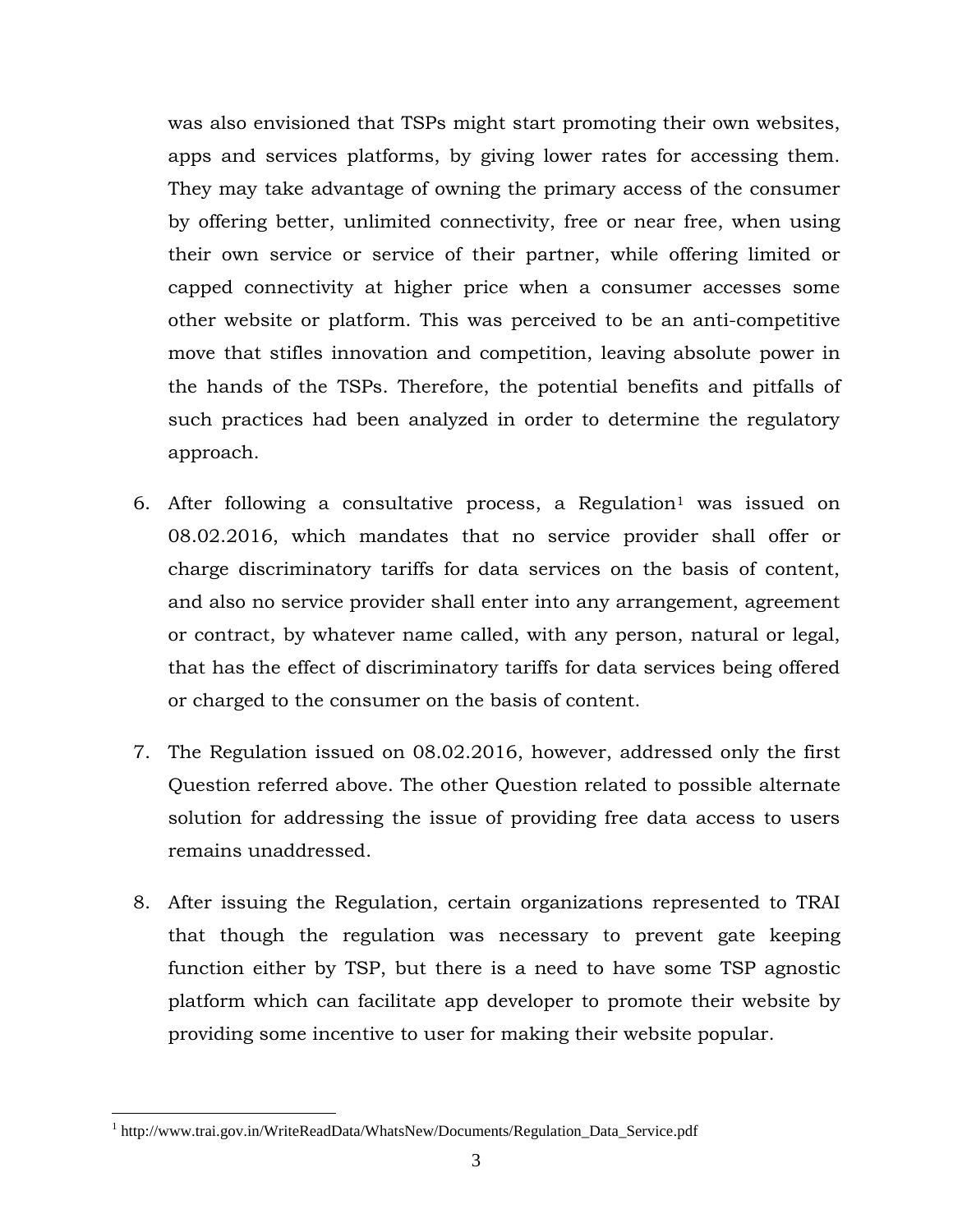- 9. Therefore, there is a need to enable smaller entrepreneurs to flourish without permitting gate keeping function in the hands of the TSPs and also to give the consumers more choices for accessing the Internet.
- 10. The growth of smart phones, along with improvements in mobile infrastructure, has boosted the growth of m Commerce in many parts of the world. The development of m Wallets and m Payment systems is seen as a key development for the m Commerce sector and beyond. New communication and software developments are making it increasingly possible for retailers to offer a seamless shopping experience using the available retail channels, such as mobile internet devices, computers, bricks and mortar stores, television, radio, direct mail, catalogues and so on.

#### **C. Issues for Consultation**

11. Accordingly, this Consultation Paper is being issued to explore model(s) that could achieve the benefits of offering free data while avoiding the ingenuity that the Differential Tariff Regulation is meant to prevent. The model should facilitate the un-connected and under-connected consumer to become better connected and should not allow any TSP or large company playing a gatekeeper or biased role. The model should use the principles of open, transparent and equal access to consumer services by all consumers and all businesses. TRAI believes that the proposed model should not hold back innovation and the opportunity to increase Internet penetration and usage. Following figure provides a macro view of the concept.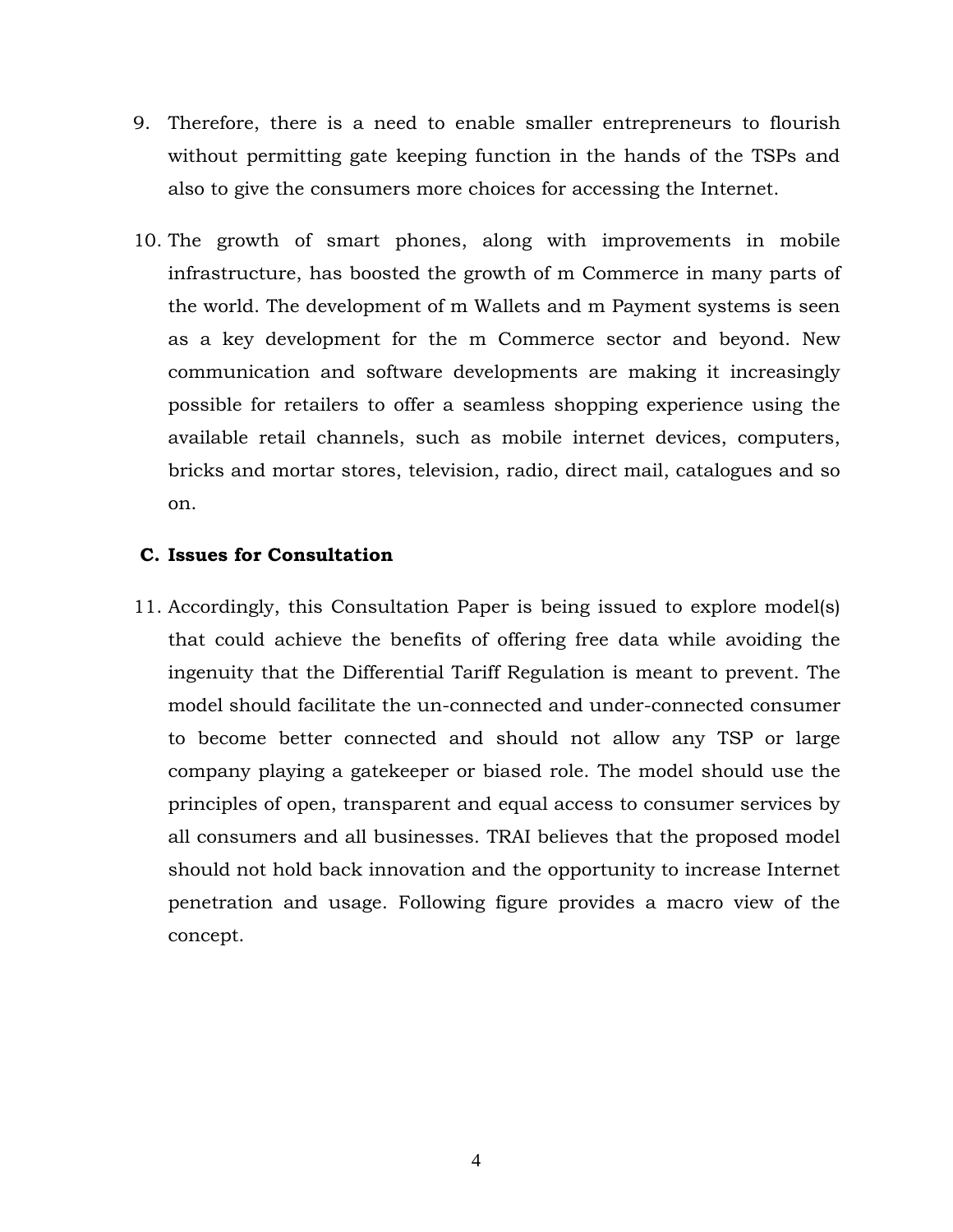# TSP agnostic Platform



- 12. One model could be to provide Reward-to consumers through a TSP agnostic platform when they download certain application or have some activity on a particular website. In this reward based model apps may provide rewards in the form of a recharge for data usage or for voice usage to the users. There are some examples of reward based models in India, most notably: (1) Discovery Apps dedicated to providing rewards in return for engagement; such as mCent, Gigato, Taskbucks, Ladoo, EarnTalktime, Pokkt and many more and (2) Rewards platforms that can enable any app/site to offer rewards for desired action or even mobile data rewards for everyday activities like paying electricity bill on time or checking out of the hotel on time etc.
- 13. The other model, very similar to rewards based model, where instead of a recharge API there could be an equivalent "don't charge" or toll free API. This model is also prevalent in many developed markets, allowing free access to certain websites and applications. This helps the businesses make their service easily accessible without impacting the mobile bill of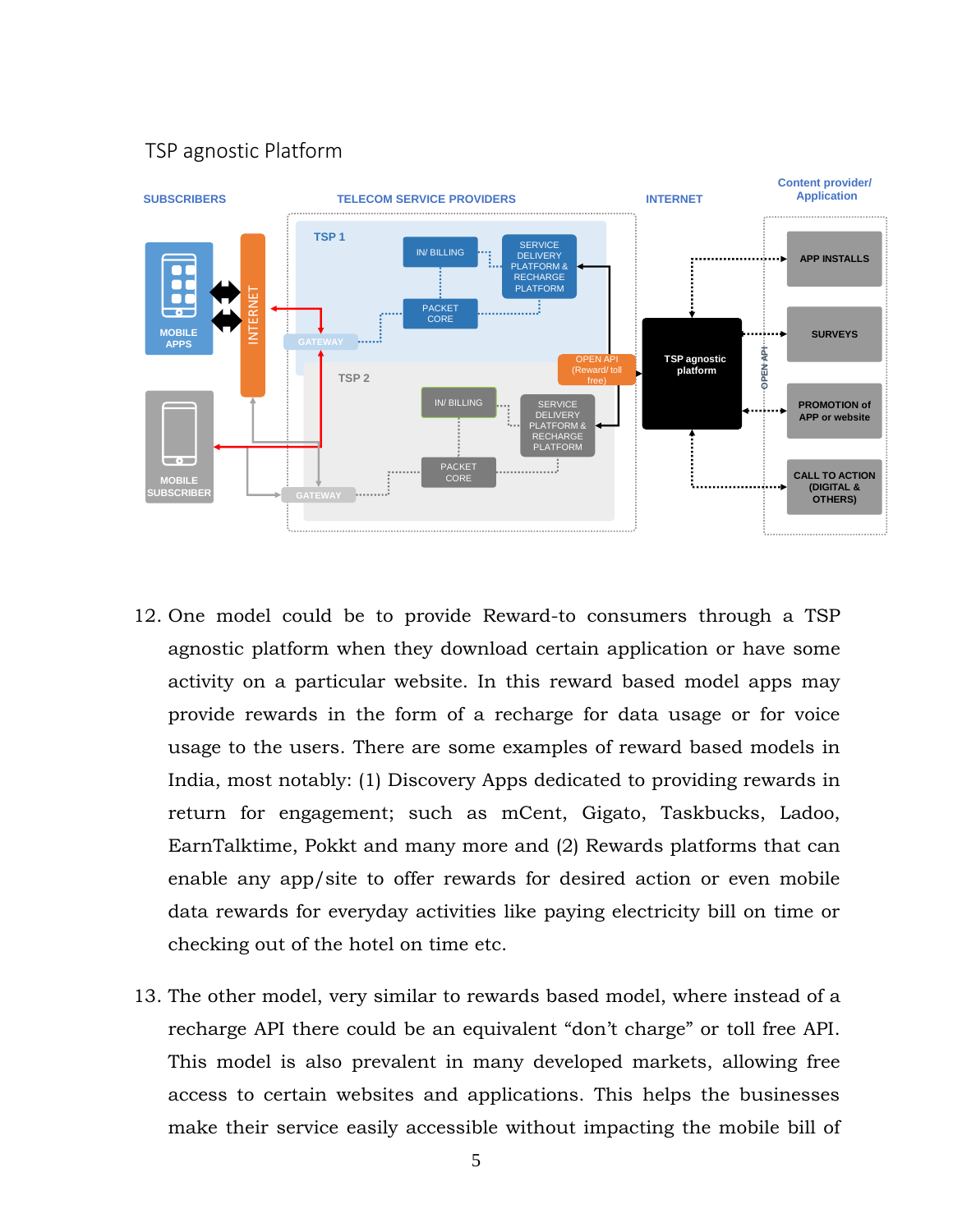the consumers. In this model, the TSP does not act as a gatekeeper and plays a passive role. The platform owner has a business interest to allow any and every content provider making the model neutral. This model will work for mobile subscribers who have zero-balance as the subscribers are not being charged so they don't need balance vs. a reward model that requires an action before the reward thereby excluding the mobile users who have low or zero balance. In the model, where recharge is happening based on action, it's hard to know the cost of data for a given user. For example, suppose Person A is on 1GB data pack costing Rs. 250, and Person B is on the tariff of 10 paise per 10 Kb. If the data consumed in one session of Internet surfing is 50 MB, Person A incurs Rs. 12.20 whereas Person B incurs Rs. 512. This is nearly 42 times the cost incurred by Person A. In the toll-free model, given the data used is not getting billed to the mobile subscriber, true cost of data is covered without any confusion.

- 14. The direct money transfer approach could be similar to the subsidy payment, for the domestic LPG connections, wherein the user pays for the connection like any other normal connection, and then the Oil Company/Government pays the subsidy directly into his/her bank account. This model, deployed through a TSP agnostic platform, offers similar benefits as the first two models. However, just like in Toll Free Model, the Platform owner not only measure the real time data consumption but also the tariff that is being applied to each individual user and reimburse/recharge actual amount incurred by the user in the form of a recharge for data usage or for voice usage to the user.
- 15. There may be a number of other possible solutions to provide free data or suitable reimbursement to users, without violating the principles of Differential Pricing for Data laid down in TRAI Regulation. The objective of this consultation is to explore such models and frame regulations to